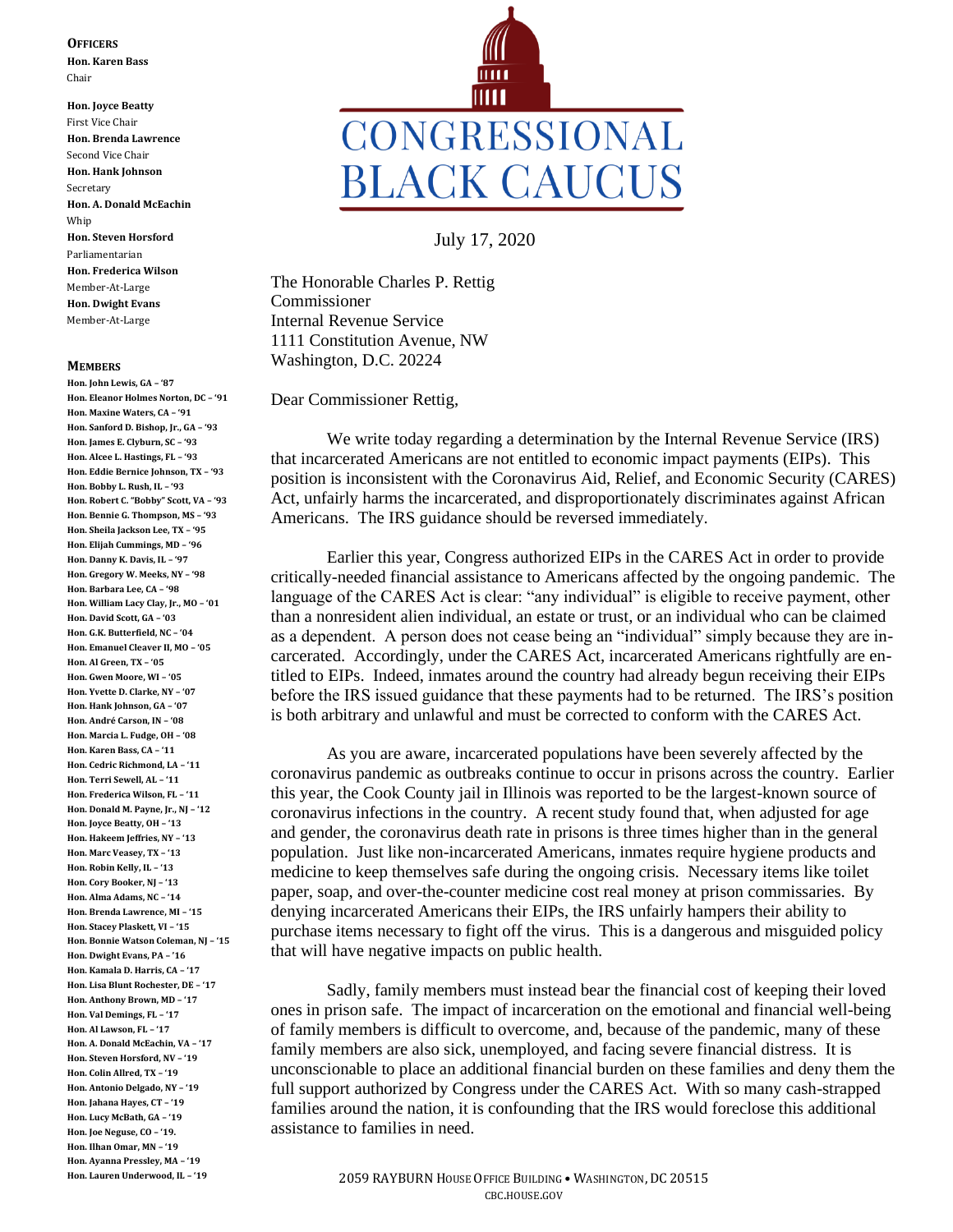The IRS's position also is certain to cause irreversible harm to incarcerated Americans who are soon to be released from custody. States across the country have started releasing inmates due to overcrowding, and the unexpected timelines make it difficult for individuals to financially plan for their release. Just like other Americans, these individuals will need money urgently to pay rent, buy food, care for their children, and handle unexpected medical bills. With record unemployment levels, their need for financial assistance is dire, and it is irresponsible to make these Americans wait until 2021 to receive the EIPs they were promised at the start of this pandemic.

Further, as you no doubt are aware, communities of color have disproportionately borne the brunt of this pandemic, and it is deeply troubling that the IRS's position only exacerbates these disparate effects. The IRS's position unequivocally discriminates and harms African Americans, especially African American men. The systemic racism inherent in the U.S. criminal justice system is well-documented. According to the Bureau of Justice Statistics,<sup>1</sup> the rate of Black imprisonment in 2018 was almost twice that for Latinos and over five times the rate for Whites. The disproportionate incarceration of Black men is even more pronounced with Black men in certain age groups being incarcerated at 8 to 13 times the rate of their White peers, for 20-to-24-year-olds and 18-to-19-year-olds, respectively. The disparities in sentencing are even greater. Although African Americans make up just 12 percent of the adult population in the country, they represent 33 percent of those sentenced – nearly triple their representation in the population. In sharp contrast, Whites represent 63 percent of the adult population but only 30 percent of inmates or half their representation in the population. Alarmingly, these statistics underestimate the true racial disparities given that these federal data exclude inmates in local jails or those sentenced to less than one year. Racial disparities persist upon release, and formerly incarcerated Black men and women struggle with severe rates of unemployment. We cannot allow these disparities to become further entrenched by the IRS's racially-discriminatory position, particularly when EIPs were intended to provide aid to *all* struggling Americans.

In this instance, the IRS has gone beyond its mandate to implement the CARES Act, as written, and appears to be attempting to rewrite the law. This is unacceptable. Recent news reports indicate that state corrections departments around the country are seizing the EIPs of incarcerated Americans in reliance on the IRS guidance. Some facilities have even threatened inmates with criminal prosecution if they do not return funds received. These actions have no legal justification and must stop. Indeed, when asked about this position, an IRS spokesperson admitted, "I can't give you the legal basis."

Accordingly, we urge the IRS to immediately rescind its racially-discriminatory guidance on incarcerated Americans and clarify that the CARES Act does, in fact, authorize EIPs for these individuals. These Americans must receive the financial assistance they are due.

Thank you for your prompt attention to this important matter.

Sincerely,

 Karen R. Bass Chair, Congressional Black Caucus

Bansact

Dannyd. Danis

Danny K. Davis, Co-Chair Robert C. "Bobby" Scott, Co-Chair

CBC Budget, Appropriations, & Taxation Taskforce CBC Budget, Appropriations, and Taxation Taskforce

Cc: John Lewis, Chairman of the Oversight Subcommittee of the Committee on Ways & Means

<sup>1</sup> Carson, E. A. (April 2020). *Prisoners in 2018 (NCJ 253616)*. U.S. Department of Justice, Office of Justice Programs, Bureau of Justice Statistics. Washington DC.